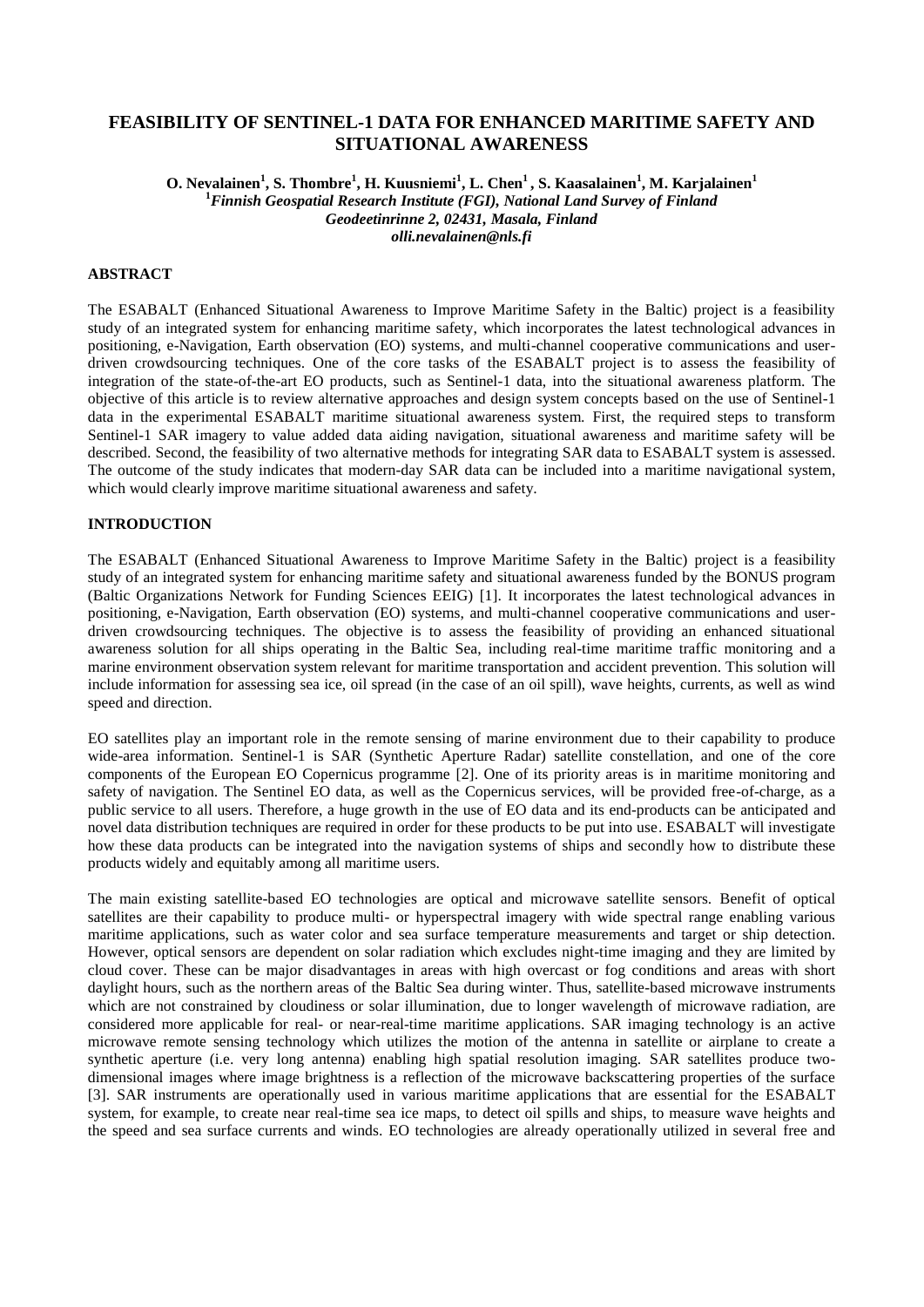commercial maritime services, such as MyOcean ocean monitoring [4] and forecasting system and EMSA's (European Maritime Safety Agency) CleanSeaNet oil spill and vessel detection service [5]. Numerous previous and on-going research has been conducted to evaluate EO data in various maritime applications, such as sea ice and monitoring, oil spill detection and maritime surveillance, such as Dolphin [6], SeaU [7], MAIRES [8] and PolarView [9].

The objective of this article is to study the feasibility of integrating state-of-the-art Sentinel-1 data to a maritime situational awareness system, such as ESABALT. The required steps to transform Sentinel-1 SAR imagery to value added data which can be utilized in certain functionalities aiding navigation, situational awareness and maritime safety will be described. These functionalities include, for example, route optimization and displaying sea ice and pollution reports (e.g. oil spills) and location of nearby vessels. The feasibility of the SAR data in these functionalities will be integrated optimally in the system design and assessed through case scenarios, such as ship requesting route optimization due to severe sea ice conditions or to avoid an area with a possible oil spill event; or if a ship without an AIS (Automatic Identification System) signal needs to be located. Feasibility of two alternative methods for integrating SAR data to the ESABALT system is studied. The first option is to acquire the SAR imagery directly from the Sentinel-1 data centers and process the data in the ESABALT server into value added data (e.g. sea ice maps) to aid in the decision making within a specific functionality. The second option is to utilize and integrate data from already operational marine services utilizing EO data.

### **MATERIAL AND METHODS**

### **Sentinel-1**

Sentinel-1 is a constellation of several satellites (in the beginning, Sentinel-1A & Sentinel-1B) carrying identical Cband (wavelength ~5.54 cm) SAR instruments. The Sentinel-1A was launched 2014 and is currently operationally delivering SAR imagery [10]. The Sentinel-1B is planned to be launch in 2015 from French Guyana. Sentinel-1 will provide imagery with four main imaging modes with varying spatial resolutions and application areas. The Stripmap (SM) mode acquires imagery with 80 km swath width with 5x5 m spatial resolution. SM mode is used only in exceptional cases to support emergency management actions. Interferometric Wide Swath (IW) mode acquires imagery with 250 km swath width at 5 m by 20 m spatial resolution. The IW mode is the main acquisition mode over land. The Extra-Wide swath (EW) mode has 400 km swath with spatial resolution of 20 m by 40 m. The EW mode is aimed primarily for use over sea-ice, polar zones and certain maritime areas, in particular for ice, oil spill monitoring and security services. EW and IW modes will be the main imaging modes over the Baltic Sea area and maritime applications. Revisit time of Sentinel-1 satellites will be approximately 1-2 days in the Baltic Sea latitudes once the constellation is completed. Currently, the revisit time with single Sentinel-1A is approximately 2-4 days. The exact repeat of one Sentinel-1 satellite orbit is 12 days. The Sentinel-1 SAR instruments are dual polarization radars, which means that it can transmit and receive signals in both horizontal (H) and vertical (V) polarization (dual polarization for all imaging modes VV+VH or HH+HV) [10]. Sentinel-1 data is currently freely distributed by Sentinel-1 open access Scientific Data Hub within 24 h from image acquisition. In the future, faster data acquisition should be possible from national data distributors (Collaborative Data Hub) or by requesting Copernicus core user status (CSC Data Access) which would provide access to the infrastructure via the user available bandwidth with guaranteed reliability and performance.

#### **Utilization of EO Data in Maritime Applications**

Route optimization and maritime situational awareness are core functionalities of the proposed ESABALT system. These functionalities require information on sea ice, possible oil spills and nearby vessels without AIS, which can be acquired using EO data from remote sensing satellites, such as Sentinel-1 SAR satellites. For navigational purposes, a major emphasis is on real-time or near-real-time information. Thus, maritime applications using satellite remote sensing are widely based on using SAR instruments which have a good spatial resolution and are not drastically affected by cloudiness or dependent on solar illumination [11], [12]. Many of the already operational maritime services utilizing EO data are using SAR imagery as their main component.

### *Sea Ice Mapping Using SAR Technology*

In SAR imagery the brightness of ice surface backscattering intensity is influenced by the ice surface characteristics, volume structure, and dielectric properties. The ability of SAR to image different sea ice properties depend on the frequency, polarization and incidence angle of the SAR pulses [11], [13]. Sea ice drift estimation using SAR is based on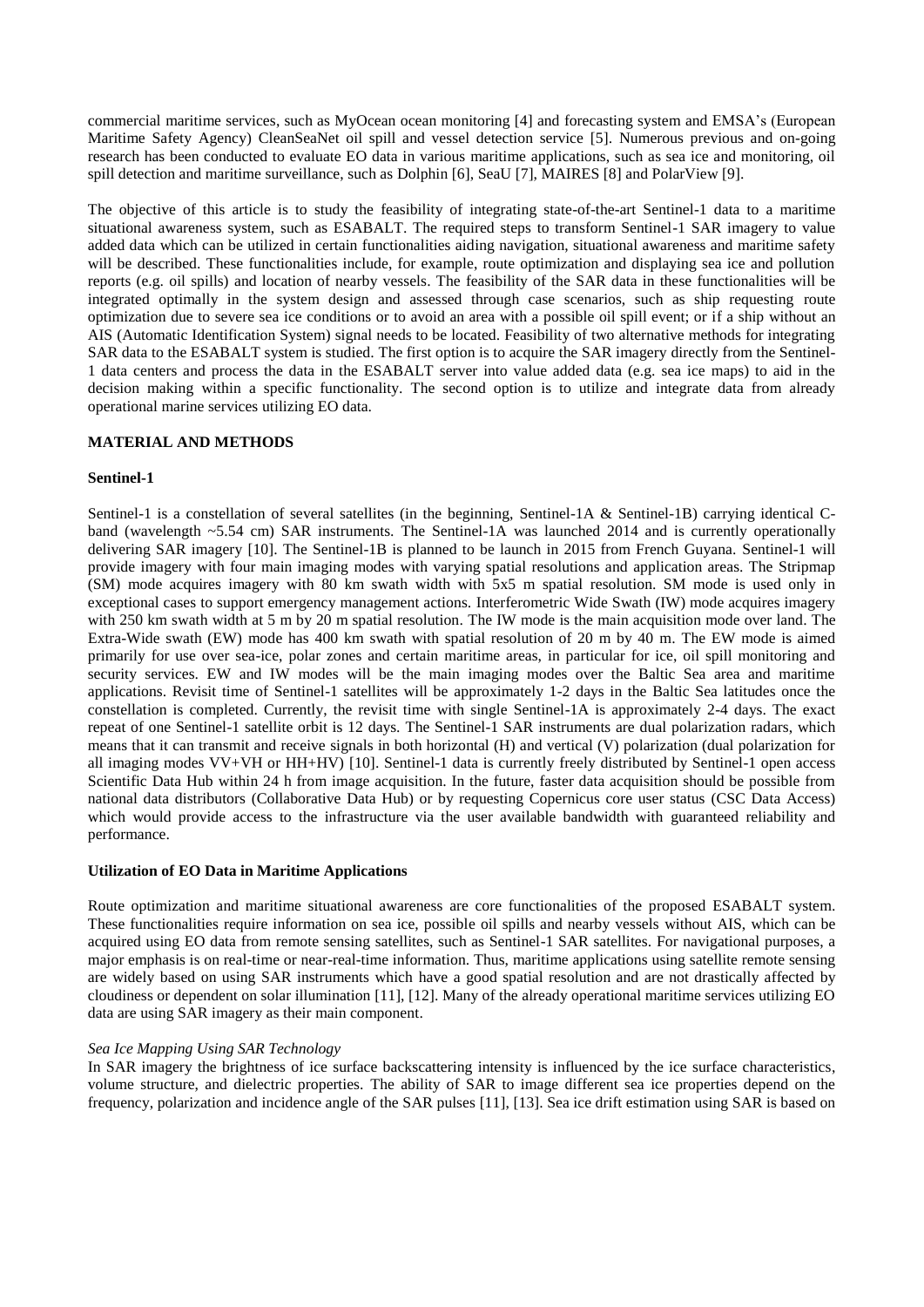tracking the sea ice drift from consecutive images which means that imagery with good temporal sampling (one to two days) is required. [11], [12]

#### *Oil Spill Detection Using SAR Technology*

SAR based oil spill detection is based on detecting lower backscattering areas than its surroundings in SAR imagery caused by dampened Bragg scattering induced by oil film on the sea surface [14]. In addition to oil spills, microwave backscattering from sea surface can also be dampened due to natural phenomena. Thus, the main disadvantage of satellite based SAR is the relatively high tendency to false targets, induced for example by low wind areas, rain cells, algae blooms etc. [15]. Consequently, additional procedures, such as airborne surveillance, are usually required to verify the oil spill and to identify the polluter [16]. Currently, most operational oil spill detection services rely on manual detection where human operators are trained to analyze images for detecting oil spills. However, a lot of research has been conducted to implement automatic or semi-automatic oil spill detection methods.

#### *Vessel Detection Using SAR Technology*

In SAR backscattering images, ships typically appear as very bright objects compared to the surrounding sea water surface. This enables automatic detection of ships from SAR data. However, the backscattering signal from ships is highly affected on the geometric situation, that is the orientation of the ship relative to the satellite location. The ability of SAR to detect ships is hindered by strong winds, heavy rain and rough sea state that cause sea clutter. In addition, strong winds cause the ships to pitch and roll which blurs the ship in SAR image and the location of the ship in SAR image can be distorted in azimuth direction if the ship is moving. However, this can also be used to detect the direction and speed of the ships movement. [17]

#### *Sea Ice Services*

MyOcean is an EU FP7 (European Union Seventh Framework Programme) project which aims to establish ocean monitoring and forecasting system of the Copernicus marine service users. The system will operate in all marine applications, including maritime safety, marine resources, marine and coastal environment and climate, seasonal and weather forecasting. The main products currently available in the MyOcean service are sea surface temperature, ocean color, ocean salinity, ocean currents, sea level, sea ice, surface winds and fluxes, and in-situ data. The products include forecast, near real time, multi-year and time invariant products that have been produced using models utilizing EO observation data from both satellite and in situ measurements. The sea ice coverage, thickness and drift maps of MyOcean are produced by the Ice Service of the Finnish Meteorological Institute (FMI). The sea ice products are also available directly from the FMI open access database [18]. The sea ice information is based on a manual interpretation of satellite and ground truth data. Currently, the satellite data consists of RADARSAT-2 SAR and MODIS (Moderate Resolution Imaging Spectroradiometer) and NOAA (National Oceanic and Atmospheric Administration) satellite data. Sentinel-1 data will be integrated to the FMI ice service products in the near future. [4]

#### *Oil Spill and Vessel Detection Services*

CleanSetNet is an European Near Real Time oil spill monitoring and vessel detection service. It has been operated by the European Maritime Safety Agency (EMSA) since April 2007 and it is a recognized Copernicus service. The CleanSetNet service is based on radar satellite imagery, covering all European seas. CleanSetNet provides information about possible oil spills, pollution alerts and related information to the operational national maritime administrators within EU states 30 minutes after satellite image acquisition. Vessel traffic information, such as AIS data, is included in the CleanSeaNet systems, which enable the detection and identification of discharging vessels. Vessel detection using SAR imagery is also a regular feature of the CleanSeaNet service. CleanSeaNet users are mainly national organizations responsible for national oil spill detection. However, there is also possibility for other European organizations and services to request access rights to the CleanSeaNet system [5]. There also exist commercial service providers for sea ice, oil spill and vessel detection, such as Konsberg Satellite Services (KSAT). It is a Norwegian commercial company providing services utilizing Earth observation data. KSAT offers services especially within maritime sector using data from several optical and radar satellites.

# **Integration of EO Data to ESABALT**

Two alternative methods for integrating SAR data to the ESABALT system have been considered. The first option is to acquire the SAR imagery directly from the Sentinel-1 data centers and process the data in the ESABALT server into value added data (e.g. sea ice maps) to aid in the decision making within a specific functionality. The second option is to utilize and integrate data from already operational marine services utilizing EO data. EO data products will be downloaded and processed in the ESABALT servers to valued added information as soon as new EO data or EO-data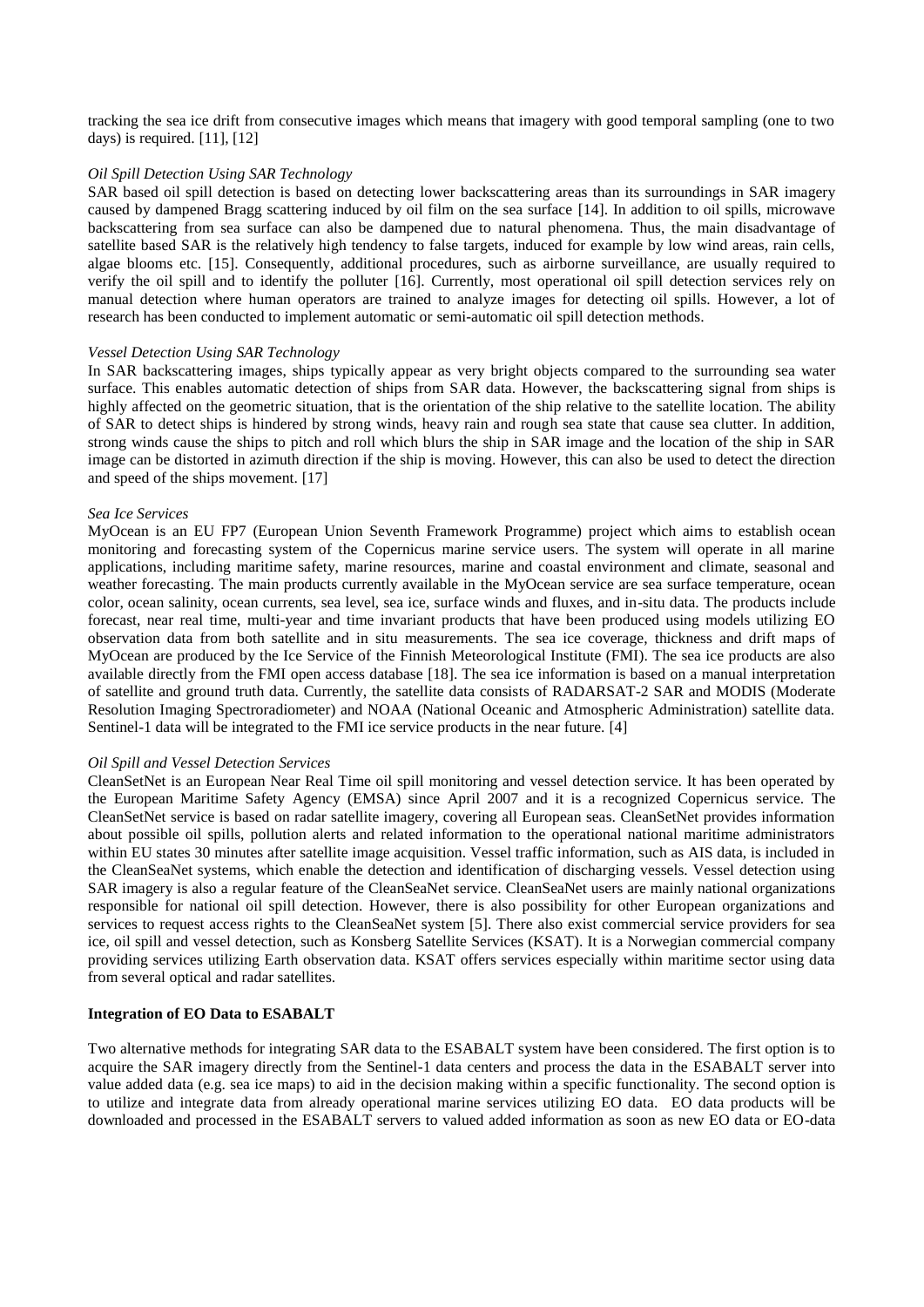based service product is available from the data or service distributor. The new value added information is updated to the ESABALT server where it can be utilized in other ESABALT functionalities. The processing flow both options are presented in Fig. 1 and Fig. 2.

## *Option I*

The first option is to implement own automatic data acquisition and processing chain for Sentinel-1 data in the ESABALT server. The data would be acquired from the Sentinel data hub as soon as new imagery is available from the Baltic Sea area. The Sentinel-1 data will be distributed with different data hubs depending on the user needs. If ESABALT will be implemented as an operational service, ESABALT should try to request Copernicus service core user contract in order to get access to new data as soon as possible. It would also be possible to acquire the date from the national data centers distributing Sentinel-1 data (Collaborative Data Hub), but currently these services are not yet operational. Currently, open access Sentinel-1 data can be queried and downloaded from Scientific Data Hub using Open Data Protocol (OData) or Open Search (Solr) protocols. After Sentinel-1 data is downloaded, standard SAR preprocessing steps are automatically carried out in the ESABALT server. The pre-processing steps include georeferencing, radiometric calibration and land area masking. Then, SAR images will be processed as value-added ocean data products using specific algorithms developed for each target application, such as sea ice thickness, coverage and drift estimation, oil spill and ship detection. Finally, value added products are updated to the ESABALT server to be used in other ESABALT functionalities.

The most significant sea ice parameters for marine navigation and situational awareness are ice coverage, thickness and drift. There are several automatic algorithms utilizing SAR data that could be used in the ESABALT server to extract various sea ice parameters. Algorithms to extract sea ice coverage and thickness information have been developed for example by [19] and [20]. The most relevant oil spill parameters are spill coverage, drift and thickness. Automatic oil spill detection algorithms have been developed for example by [21], [3], [22]and [23]. In addition, to spill coverage, thickness and drift estimates, the result of oil spill detection algorithms should include information on the alert level and confidence of the detected potential spill [14]. The most relevant information that vessel detection algorithms utilizing SAR data can produce include vessel location, size, heading and velocity. In addition to SAR imagery, reliable vessel detection and identification requires additional information, such as AIS data and information on the static infrastructure and objects in the sea, such as buoys and light houses. If vessel that is not transmitting AIS signal is detected the detected vessel will be marked as a possible unidentified vessel. Vessel detection algorithms that could be implemented in the ESABALT system have been developed, for example, by [24] and [25].



Fig. 1 Integrating SAR data to ESABALT system: Option I functional diagram

# *Option II*

The second option is aimed to utilize already available open access or commercial maritime services utilizing EO data in the ESABALT system. The concepts would be to use products of various service providers for specific functionalities. For example, the FMI Sea Ice service or the MyOcean open access data could be used for navigation requiring sea ice information. Currently, there are no open access maritime services providing ship and oil spill detection services. However, it might be possible to apply for access to EMSA's CleanSeaNet system.

Sea ice information from the FMI could be acquired using WFS (Web Feature Service) and WMS (Web Map Service) and from the MyOcean using HTTP (Hypertext Transfer Protocol) or FTP (File Transfer Protocol). However, it is still unclear how oil spill and vessel detection data could be acquired from service providers, such as CleanSeaNet. First, the data from service providers would be downloaded to the ESABALT server. Second, data would be transformed to new format that can be utilized in other ESABALT functionalities. These transformations could include operations such as transforming raster to vector data, coordinate system or some data type transformations. Finally, the value added products are updated to the ESABALT server to be used in ESABALT functionalities.

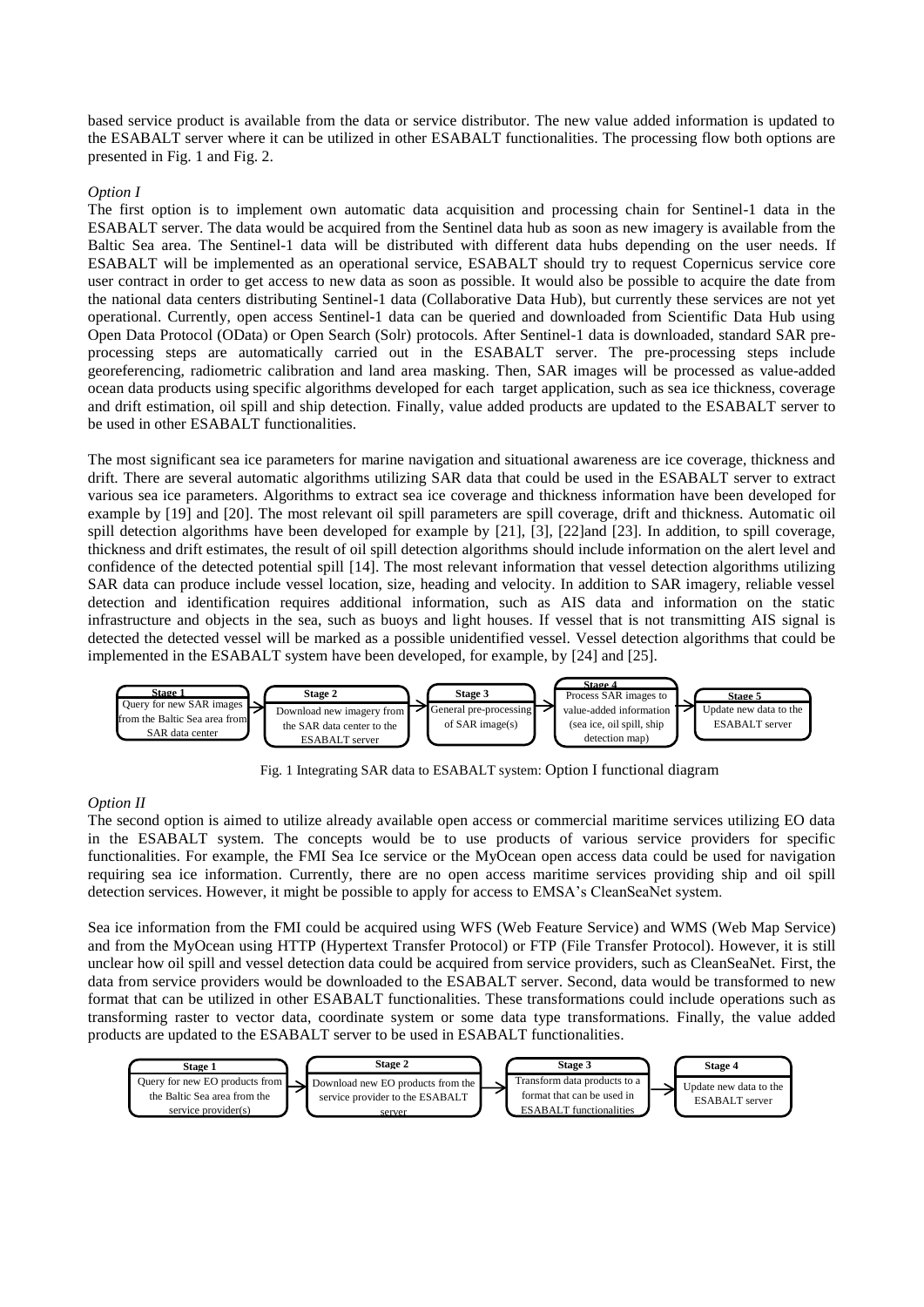#### Fig. 2 Integrating SAR data to ESABALT system: Option II functional diagram

#### **Use of SAR and EO Data in ESABALT Functionalities**

One of the primary functionalities of the ESABALT system requiring sea ice and oil spill information is route optimization. Route optimization functionality queries ESABALT server for optimized route based on user input criteria. The functionality returns and displays the optimized route to the user based on a particular cost model defined by user needs (speed, efficiency of fuel, distance between source and destination, risk of besetting in ice etc.). The route optimization utilizes information such as sea ice and oil spill information to optimize the route. The functional diagram of route optimization functionality is presented in [Fig. 3.](#page-4-0) The functional diagram for the Stage 4.0 Query ESABALT server for optimized route is presented in [Fig. 4](#page-4-1).



Fig. 3 The functional diagram of route optimization functionality

<span id="page-4-0"></span>

Fig. 4 The functional diagram for the stage "Query ESABALT server for optimized route"

<span id="page-4-1"></span>One of the primary functionalities of the ESABALT system utilizing SAR based vessel detection is to display position and basic information about nearby ships. Crowdsourcing will enable ships to locate, identify and submit to the ESABALT server information about vessels not visible on AIS (ships with their AIS transponder off or damaged). When such data on a particular 'invisible ship' is submitted by multiple vessels, the data (ship type, approximate location etc.) will be considered as 'widely reported' (reported by multiple sightings but not yet authenticated) in the ESABALT server. Such a ship can also be displayed as a nearby ship through this functionality. In addition, vessels detected from SAR imagery and invisible to AIS, which are marker as a possible unidentified vessel, will also be displayed as a nearby ship. The functional diagram of this functionality is presented in [Fig. 5.](#page-4-2)



Fig. 5 The functional diagram of the display nearby ships functionality

### <span id="page-4-2"></span>**RESULTS & DISCUSSION**

### **Feasibility of Sentinel-1 Data**

The Sentinel-1 SAR is one of the core components of the European Earth Observation system, Copernicus. Resolution and polarization capabilities of the Sentinel-1 SAR are not notably advanced compared to already operational state-ofthe-art SAR systems, such as TerraSAR-X or COSMO-SkyMed. For example, there are already operational SAR satellites capable of measuring four polarization combinations, whereas Sentinel-1 will only measure two polarization combinations. However, dual polarization measurements are more than adequate for most maritime applications, where the most importance is in revisit time, areal coverage and spatial resolution. The major benefit of the Sentinel-1 is the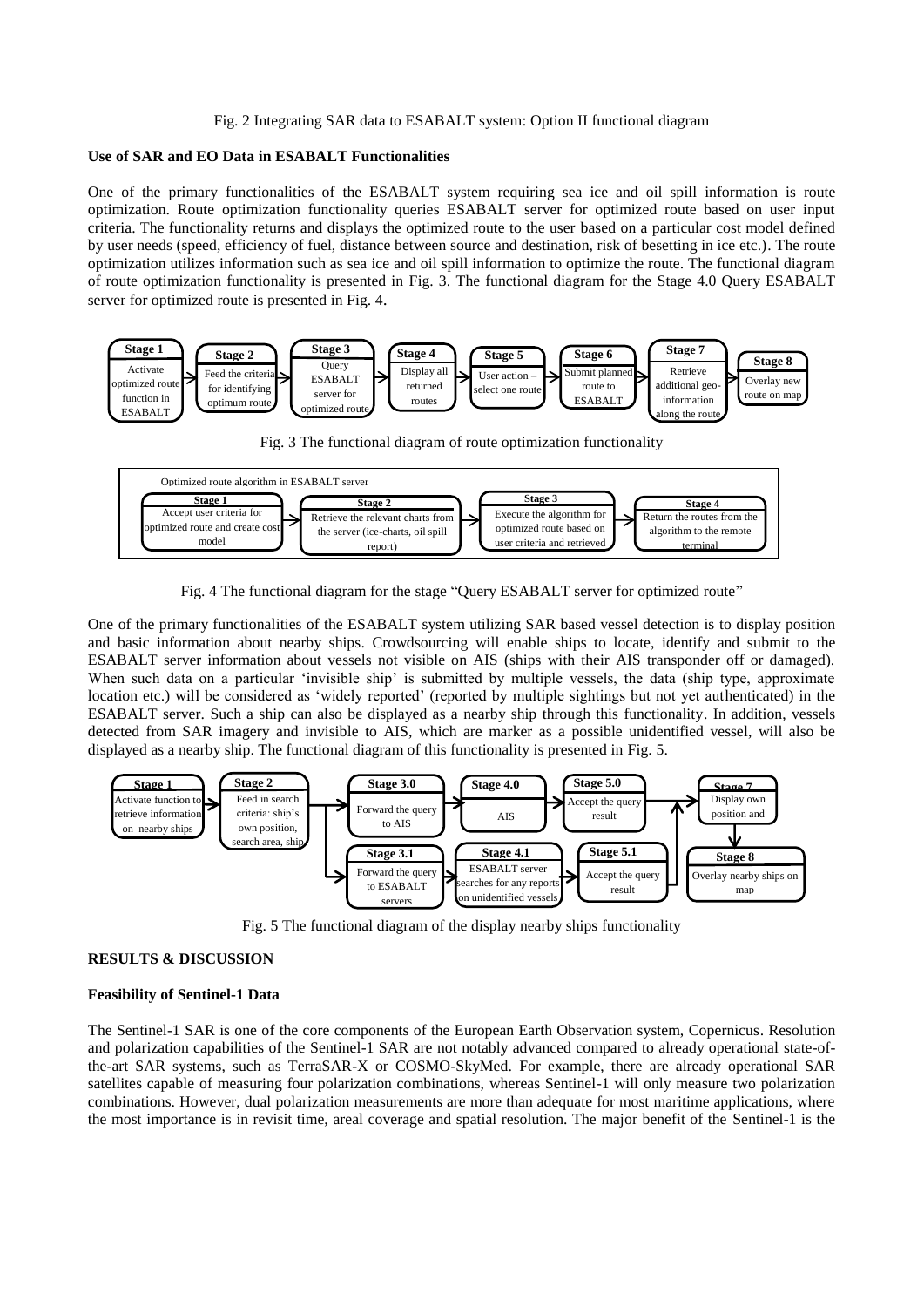free data policy and short revisit time after the constellation is completed. Sentinel-1 satellites are especially planned for European users, and thus the revisit times of the satellites are the best in Europe. In addition, the imaging modes and the observation scenarios have been developed with Baltic Sea monitoring in mind. When both Sentinel-1 satellites are operational, they will enable daily coverage for the Baltic Sea, improving the quality and confidence of the real-time, near-real-time and forecasting maritime products. The goal of Sentinel-1 data distribution is that new imagery would be available within one hour after the image acquisition (3h in worst case) for near-real-time services. Data delivery from archive will be 24h.

SAR data are beneficial in sea ice monitoring [11]. IW and EW modes of Sentinel-1 operating in dual polarization will be well-suited to sea ice surveillance [26]. The spatial resolution of Sentinel-1 imagery is enough to detect larger ships with EW and IW imaging modes, but detection of smaller vessels would possibly require higher spatial resolution, which can be achieved with Sentinel-1 using SM (Stripmap) mode. IW mode has better spatial resolution than EW mode which makes it more suitable for most ship monitoring scenarios, whereas EW mode is more suitable for widearea ship surveillance [26], [27]. In case of emergency, Sentinel-1will offer SM mode with 5 m spatial resolution, which will enable detection smaller ships and identification of even individual ships, for example in ports [27]. SAR instrument have also been operationally used in oil spill detection, although false alarms using satellite based SAR RS has been a problem. The dual polarized (HH+HV or VV+VH) EW and IW mode is adequate for oil spill detection. However, imaging mode with HH+VV dual polarization or quad-polarized imagery, would improve oil spill detection [28], [29].

# **Feasibility of Maritime Services Using EO data**

Sea ice information produced by the FMI Ice Service is highly advanced and reliable product that utilizes both satellite and in situ EO weather data. The sea ice products utilize SAR data from the RADARSAT-2 satellite which is not openly available. The Sentinel-1 data is not yet integrated to the FMI sea ice products, but they will be during 2015. In addition to sea ice information, FMI also provides other marine weather data, such as wave height and wind speed, which could be acquired with almost the same amount of effort as sea ice data. The data provided by the FMI is open access and available to all users.

If the oil spill and vessel detection data of, for example CleanSeaNet service, could be accessed, it would be beneficial. Especially, if it were possible to integrate the ESABALT and CleanSeaNet systems to exchange data, which could enable, for example, confirmation of possible oil spill detected by CleanSeaNet by ESABALT crowdsourced user data (e.g. reported possible oil spills), or identification of polluter by ESABALT user data. However, currently there are no free and publicly available maritime services providing ship and oil spill detection services.

### **Advantages and Disadvantages of the EO Data Integration Options**

Implementing own automated processing chain for SAR images into the ESABALT server would require great amount of development, perhaps more work than by utilizing already available services. The amount of work needed is much dependent on the complexity of the algorithms and models used to derive the value-added products. For example, implementing models and algorithms including *in situ* measurement or other data sources in addition to SAR would require more work. However, there are several algorithms and models already developed for maritime applications that could be utilized and implemented for the ESABALT system. In addition, development of own automated processing procedures would make the ESABALT system independent from third-party systems and the system could be more flexibly modified for changing demands or user needs.

The major benefit of utilizing already operational services providing maritime services is that the methods and models used have typically been widely developed and tested. In addition, free operational maritime services might use EO data that would otherwise be chargeable or not openly available. The disadvantage is that the data formats might not be the optimal for ESABALT functionalities which could require development and implementation of good data transformation procedures.

If the ESABALT ends up preferring open access data sources, we suggest using sea ice information from already operational open access maritime services, such as the FMI Ice Service, which offers free reliable and accurate sea ice products. Achieving sea ice information with the same quality with own implementation would probably require a lot of resources. ESABALT should also further investigate if access to the CleanSeaNet would be possible and how well the service could be integrated to the ESABALT system. Otherwise, the solution would be to implement own ship and oil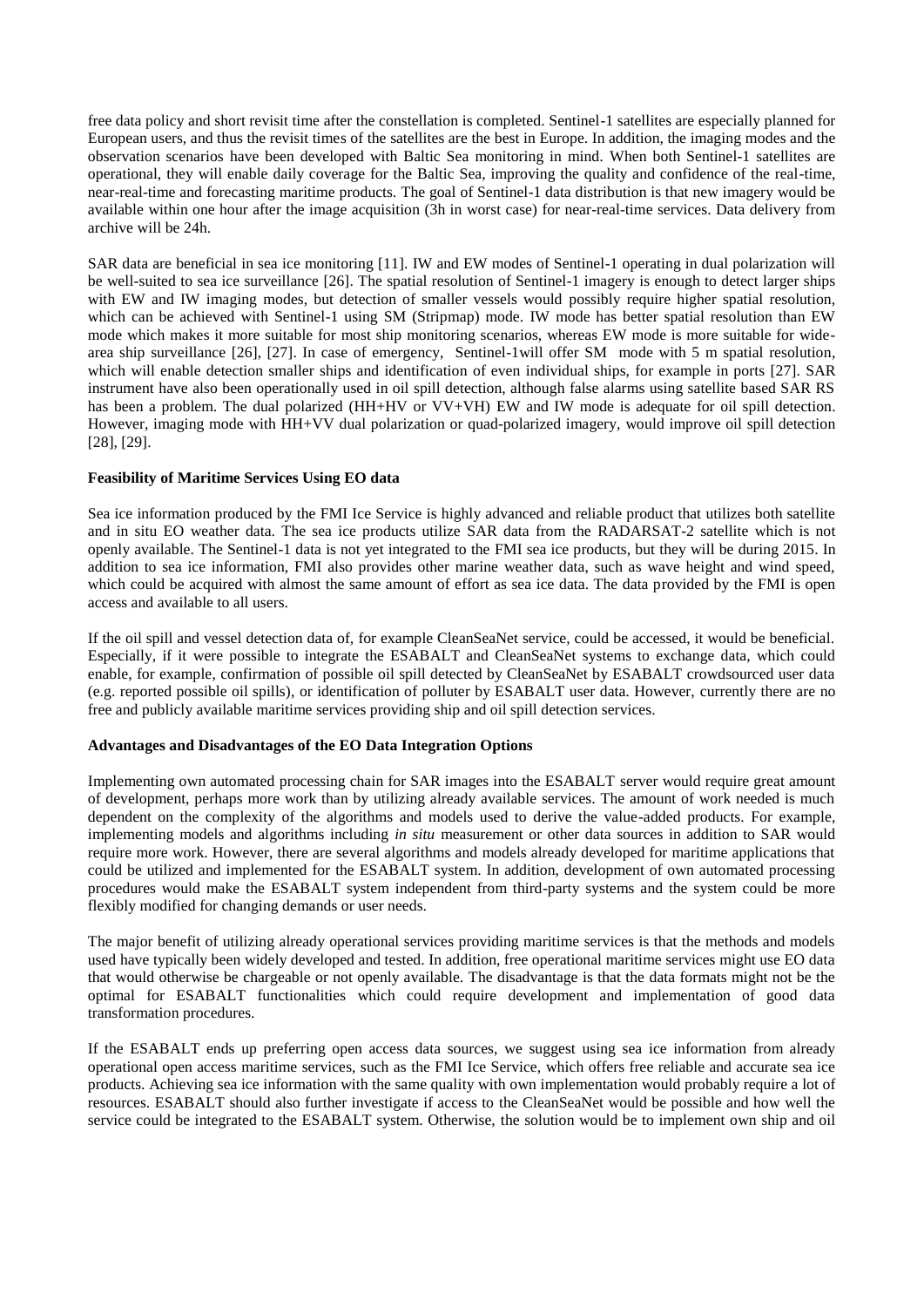spill detection procedures. If chargeable services will not be an issue for the ESABALT system, commercial services could be utilized.

# **Case-Scenarios**

*ESABALT user requires route optimization due to severe ice conditions or oil spill event*

- 1. There is severe icing in the Baltic Sea and ESABALT user wants to avoid thick ice or there has been oil spill event in the Baltic Sea and the user wants to avoid the spill area
	- In addition to EO data, oil spill might have been detected by other ESABALT users or authority vessels
- 2. ESABALT user requires route-optimization with ice- or oil spill-aware criterion as input
- 3. The ESABALT server performs route-optimization using the most recent ice or oil spill charts and forecast or oil spill and user vessel characteristics
- 4. The ESABALT server returns several route alternatives that avoid the areas with thick ice or oil
	- The route information includes the latest ice sheet and oil spill maps and EO imagery if available
	- The route information includes information on the confidence levels of the forecasts
- 5. ESABALT user selects the most suitable route and sends information of this route to the ESABALT server

Benefits: The user can navigate more safely to the destination and avoid worsening the environmental detriments of possible oil spill.

# *Display position and information about nearby ships*

- 1. There is severe fogginess and poor visibility in a narrow water way and the ESABALT user wants to get information and possible location of all nearby ships.
- 2. The user requests the ESABALT system to show all nearby vessels.
- 3. The ESABALT system shows all nearby vessels transmitting AIS signal. Contact information to these vessels is also provided.
- 4. The ESABALT system requests ESABALT server information about vessels without AIS
- 5. The ESABALT server returns information of possible unidentified vessels using EO techniques including vessel size, heading and speed if available. Information includes the time when the unidentified vessel has been detected. The information is displayed on map.

Benefits: The user can use this information to navigate more safely through the water way and possibly try to contact other vessels without AIS. The user can send additional information to the ESABALT server of the situation that could be helpful to other ESABALT users

# **CONCLUSION**

The evaluation presented in this paper indicates that SAR satellite data can be integrated to a maritime navigational system, which would to our understanding improve maritime situational awareness and safety. However, a major challenge is that real-time navigation requires short revisit times from the satellites. For Sentinel-1 SAR data, this is somewhat inadequate at the moment, but will be improved by the launch of Sentinel-1B satellite in late 2015. The first option in the ESABALT service is to acquire data directly from the SAR data centers and perform data processing in the ESABALT server. This option would require development and implementation of new automated data processing chain. The benefit of this option is that the ESABALT system would be independent of third-party systems and data products and could be more flexibly modified to new requirements. Whereas, in the second option, using EO data products from already operational services, the usability and modifiability of the third-party data for ESABALT functionalities might be limited. A major benefit of utilizing already operational services is that they might utilize data sources that would otherwise chargeable or not openly available, although the service itself is free. Current suggestion for ESABALT is to use sea ice information from already operational maritime services and implementing own ship and oil spill detection methods for the ESABALT system.

# **ACKNOWLEDGEMENTS**

This research has been conducted within the project *Enhanced Situational Awareness to Improve Maritime Safety in the Baltic (ESABALT)*, funded by the European Union's Joint Baltic Sea System Research Programme called *Baltic Organizations Network for Funding Sciences EEIG (BONUS)*.

#### **REFERENCES**

[1] European Union, "Bonus Portal." [Online]. Available: http://www.bonusportal.org/.